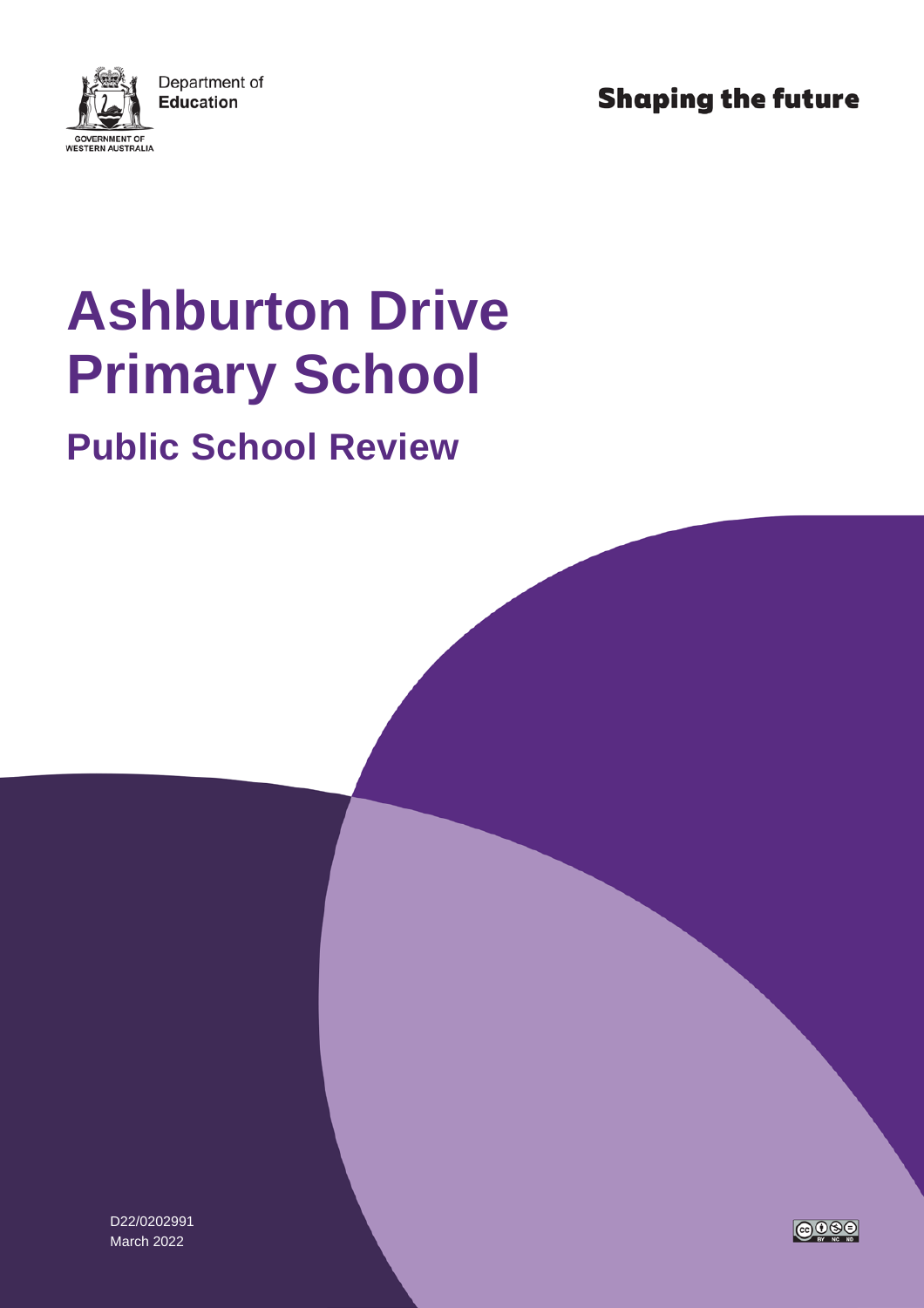### **Public School Review**

#### **Purpose**

All Western Australian public schools are reviewed by the Department of Education's Public School Accountability directorate. A review gives assurance to the local community, the Minister for Education and Training and the Director General about the performance of public schools in delivering high quality education to students. The review acknowledges the achievements of the school and gives feedback to support the Principal and staff with their improvement planning.

Initially conducted on a three-year cycle, subsequent reviews are determined to occur on a one, three or five year timeframe.

The Principal provides the review team with a self-assessment of the school's performance based on evidence from the school. Information to be validated by the review team is considered before and during the school visit. This forms the basis for the Public School Review report and determines when the next review will occur. The report is provided to the Principal and the regional Director of Education.

#### **Expectations of schools**

The Statement of Expectation (the Statement) makes clear and public the expectations and responsibilities of schools and the Department in student achievement and progress.

The Statement is between; the Department of Education, represented by the Director General; the school, represented by the Principal; and is noted by the school council/board, represented by the Chair.

The Statement sets out the expectations of Principals in relation to the delivery of the 2020-2024 strategic directions *Every student, every classroom, every day*, and *Building on Strength*.

The Statement will underpin each school's strategic planning and self-assessment and will form part of the school's Public School Review. It will also inform the Principal Professional Review.

#### **Public School Review – The Standard**

A Standard has been developed across the domains of the School Improvement and Accountability Framework to describe essential indicators of performance. The selection of the indicators is based on literature research and historical reviews of school performance in Western Australian public schools.

The purpose is to better ensure that judgements about student performance are standardised and objective. Indicators describe what is evident in schools functioning 'as expected' within each domain.

The Standard defines the expected level of school performance. Judgements are made in relation to the Standard. External validation is also based on evidence presented relating to the Standard.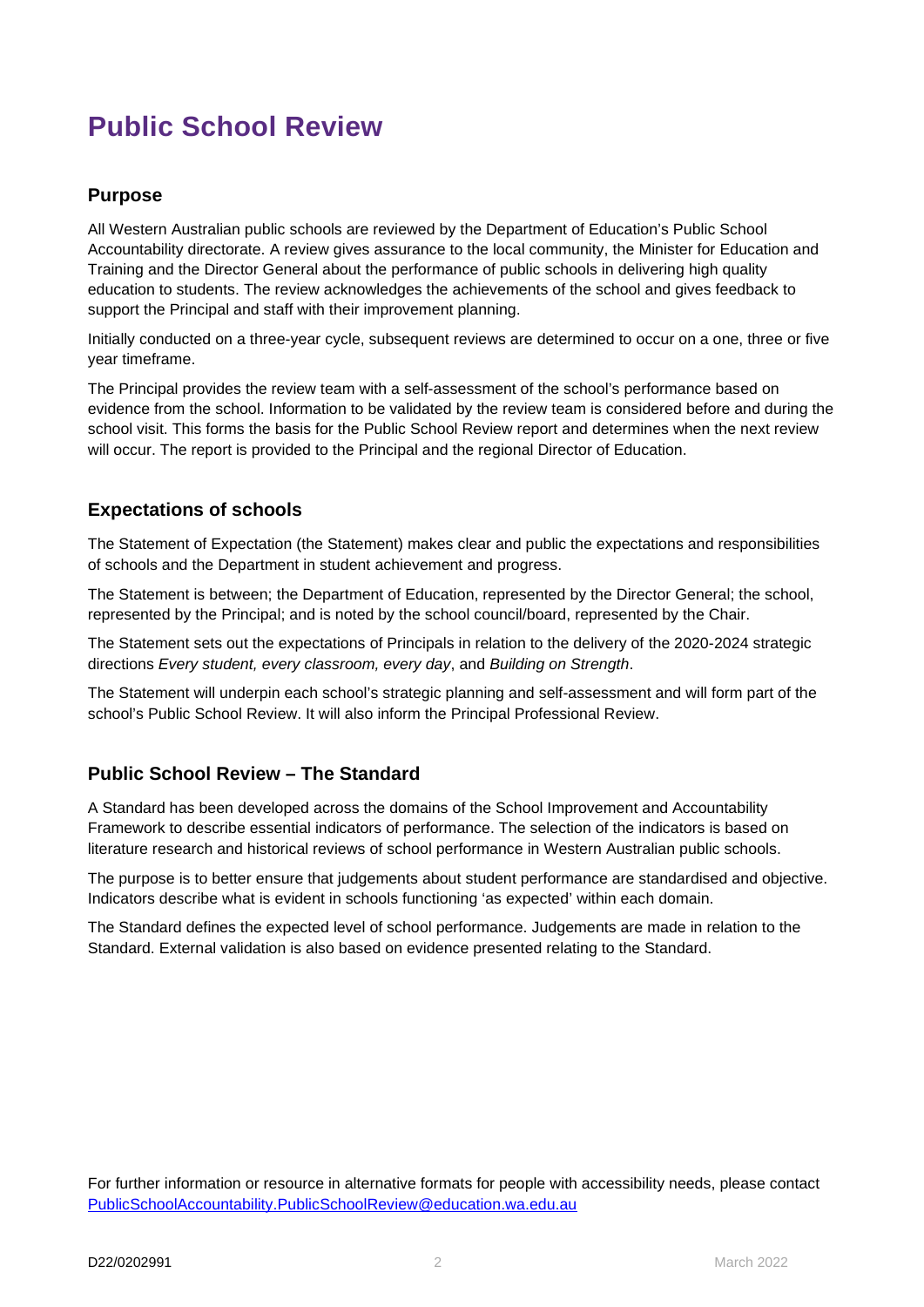#### **Context**

Ashburton Drive Primary School is located in Gosnells, approximately 22 kilometres from the Perth central business district in the South Metropolitan Education Region.

Currently there are 447 students enrolled from Kindergarten to Year 6. The school has an Index of Community Socio-Educational Advantage of 934 (decile 8).

Community support for the school is demonstrated through the work of the School Board and Parents and Citizens' Association (P&C).

#### **School self-assessment validation**

The Principal submitted a comprehensive and rigorous school self-assessment.

The following aspects of the school's self-assessment process are confirmed:

- The Electronic School Assessment Tool (ESAT) submission, and feedback provided during the validation visit, delivered an in-depth account of the school context and operations in addressing its improvement agenda.
- Multiple sources of evidence were used to confirm judgements about school performance. As a result of their involvement in the preparation of the domain overviews, staff were well prepared for the meetings they attended.
- The range of interrelated and credible evidence selected for analysis was exceptional. Attachments (with annotations), prepared to elaborate on the ESAT entry statements, were highly professional in substance and instructive in detail.
- Alignment was apparent between evidence provided and the Standard foci for each domain of the School Improvement and Accountability Framework.
- Preparation for the Public School Review provided the school an opportunity to consider and celebrate the impact of a highly strategic and determined effort to turn the school's performance around.
- A broad cross-section of school leaders, teachers, allied professionals, students, parents and community representatives, endorsed the evidence described in the ESAT submission and throughout the validation visit.

The following recommendations are made:

- Continue to use the Standard to augment the existing high levels of staff reflective capacity.
- Explore ways in which the ESAT can be used to facilitate and refine the ongoing collection and analysis of data for information that may be used for handover or ongoing school self-assessment.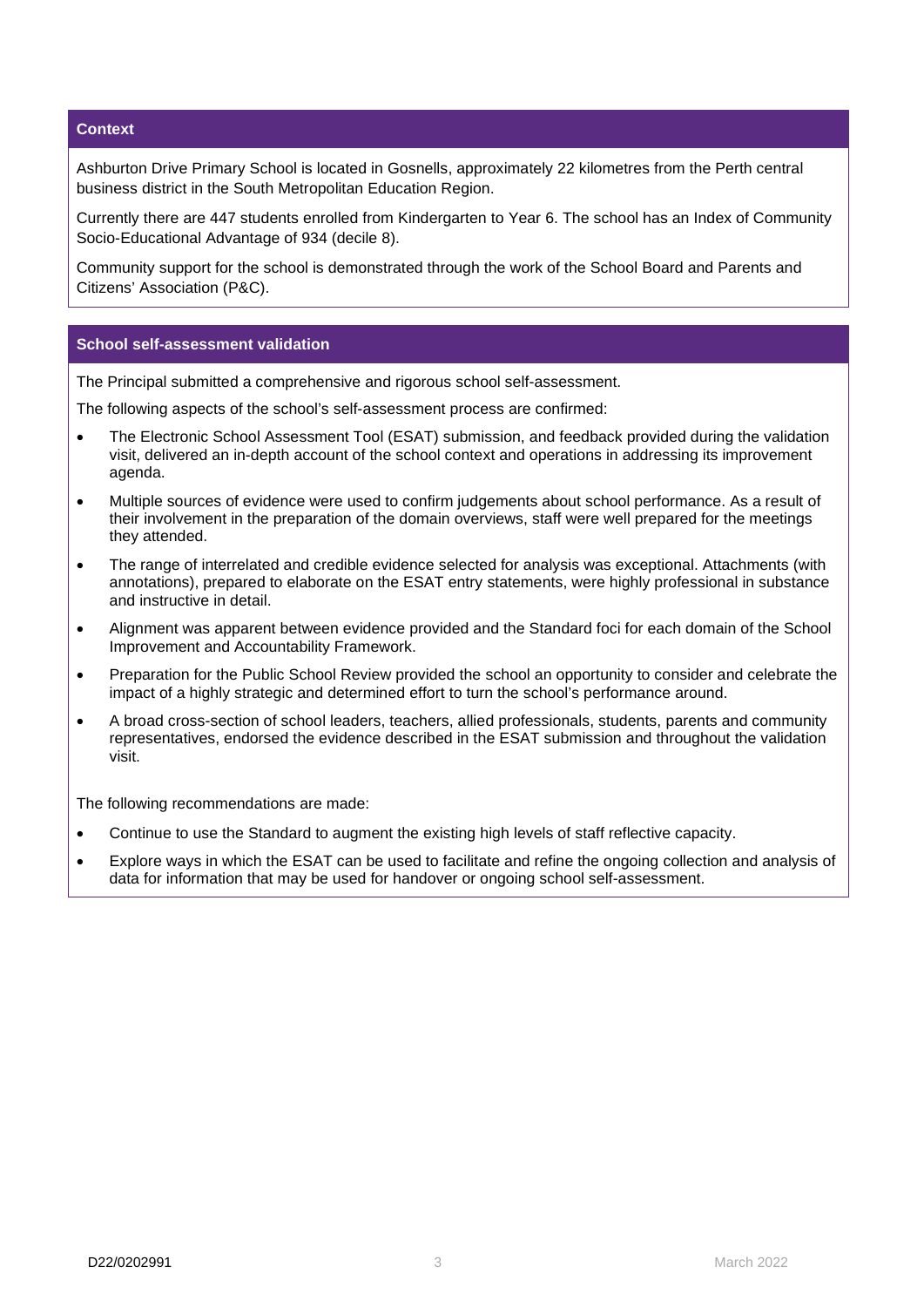#### **Public School Review**

#### **Relationships and partnerships**

Parent relationships and engagement with the school has seen a substantial growth in recent years with survey responses (2016 to 2020), averaging over twenty per cent improvement. Staff exhibit a genuine belief in the efficacy of their work with students and their families.

#### **Commendations**

The review team validate the following:

- The school promotes positive and respectful collaborative practices, during peer observations, professional discussion and provides clarity in roles and responsibilities with all staff.
- When new students enrol, families are offered welcoming school tours along with a parent handbook which provides vital information. Facilitating these important parent partnerships and opportunities has a positive impact on students settling into the school environment.
- Parent communication is paramount, utilising a variety of communication platforms and tools. Connect communication, at a classroom and school level, is regular and effective. Staff value communication with parents and carers, regularly achieving the school fortnightly targets for communications.
- The School Board promotes a shared vision with student outcomes and wellbeing always at the forefront of decision making. Energetic and passionate members understand and accept school governance obligations. The Board guest speaker initiative adds richness to its knowledge and deliberations. Complementary to the Board is the P&C, promoting activities between students, teachers and parents.
- Promotion of positive and collaborative relationships between the school and the Aboriginal community is a priority. It values the connections and partnerships are valued and driven through the work of the AIEO**<sup>1</sup>**, to help build and maintain relationships and cultural understandings between the local community and school.

#### **Learning environment**

The school has invested significant time, effort and resources into re-establishing the conditions for a desired learning environment. The initiative to partner with Curtin University, to enable Social Work students to have practicums at the school, is both impressive for the idea and rewarding for the impact on staff and students.

#### **Commendations**

The review team validate the following:

- There is a common whole-school approach to behaviour expectations, which is supported through WAPBS**<sup>2</sup>**. Behaviour statistics, harvested from the School Information System, provide the basis of data analysis and guide the focus of interventions by targeting expected behaviours across the school.
- Classrooms are structured to include identified quiet spaces in combination with flexible outdoor learning areas, which are made available for students to access whilst under the supervision of their teacher.
- To support SAER**<sup>3</sup>**, regular meetings are conducted. They include the deputy principal of SAER, the school psychologist and chaplain and are crucially supported by input from families, teachers, education assistants (special needs), and external agencies such as Wanslea Early Learning and Development.
- Daily draws for Green Ashburtoken and Medallion winners, together with Try-Athlon certificates, incentivises students to regulate their behaviours in line with school values. Students enthusiastically described their participation in this popular and effective reward system.
- Student voice has been authentically used to support decision making processes involving canteen options and permanent running lanes on the oval, funded with money donated by the P&C. The Peacemaker Program provides an ideal way for students to build and apply leadership skills.
- There is an unrelenting focus on promoting the importance of school attendance, values of cultural inclusion and recognising the importance of meaningful responses to Aboriginal cultural histories.
- As part of the staff's commitment to ensuring Aboriginal cultural perspectives are included in lessons, the AIEO supports class or small groups activities. The partnership with Southern River College, through the Deadly Sista program, is a valuable feature of the primary to secondary school transition strategy.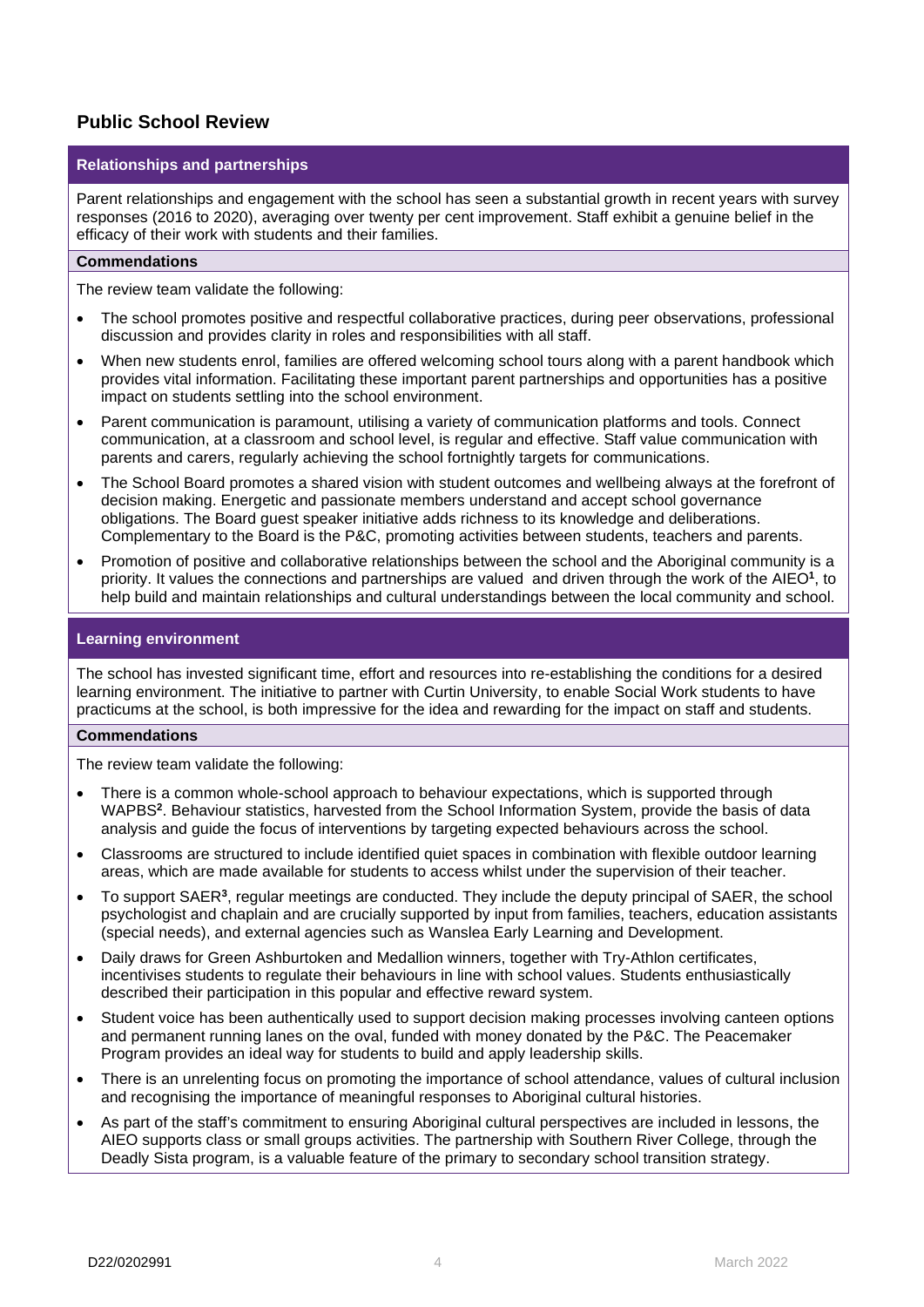#### **Leadership**

The leaders work as a united team and hold school-wide responsibilities, reflective of their particular strengths. Building relational trust and teacher efficacy are key imperatives that define the work of the Principal.

#### **Commendations**

The review team validate the following:

- School leaders understand and accept both their responsibilities and their mutual accountability to each other. They are empowered through professional learning and on the job training. The leadership team's narrative of high expectations is a key theme to building school-wide collective responsibility for school improvement.
- Identified as a turnaround school, much of the credit is attributed to the Principal's unerring belief in, and unremitting commitment to, changing the school's direction. With a strong and skilled executive team, the Principal has been transformative in building self-belief across the staff.
- The appointment of the education assistant (lead) has had a profoundly positive effect on value adding support staff's influence on teacher/education assistant partnerships across the school. This supports the quality implementation of designated intervention strategies by education assistants.
- Instructional reflections generated through data, research and innovative thinking by the team are the source and inspiration for change. Performance management for all layers is seen as a growth opportunity.
- Feedback across the school is given and sought in the spirit of trust and respect. The positive and respectful relationships between the school and School Board are also framed by the openness and transparency of feedback relating to budget management, planning and student performance.

#### **Recommendation**

The review team support the following:

• Continue to explore leadership options and develop opportunities for eager aspirants.

#### **Use of resources**

The school adopts a systematic approach to ensure that the allocation of resources supports targeted focus areas. Regular monitoring by the manager corporate services (MCS) ensures current and future expenditure is well planned and reflects the school's legislated financial obligations.

#### **Commendations**

The review team validate the following:

- Sound processes ensure high levels of budget management probity. The MCS is recognised for her financial management acumen with the day-to-day management of resources a particular feature.
- A knowledgeable Finance Committee and cost-centre managers ensure appropriations are based on making student needs a priority. A commitment to transparency ensures the Finance Committee are well informed and receive targeted support to assist them in their governance oversight role.
- Resource allocations are tested for impact and sustainability. Data collection includes not only informing teaching practice but also balancing priorities. Appropriate measures have been taken to ensure students have access to 21<sup>st</sup> century digital learning options.
- The MCS uses the school corporate services staff competency framework to establish shared understandings relating to the effective and efficient functioning of the administration team. This delivers high standards of reception and is the basis for ensuring quality operating procedures and staff induction.
- A detailed, forward thinking workforce plan, is designed to future proof the school against the need to respond to unanticipated changes in staff or identify staff with specialised skills to introduce new programs.
- Targeted Initiative funding is both thoughtfully and strategically applied in the interests of the students for whom it is intended.

#### **Recommendation**

The review team support the following:

• Continue to maintain the integrity of the alignment between budget allocations and the business plan.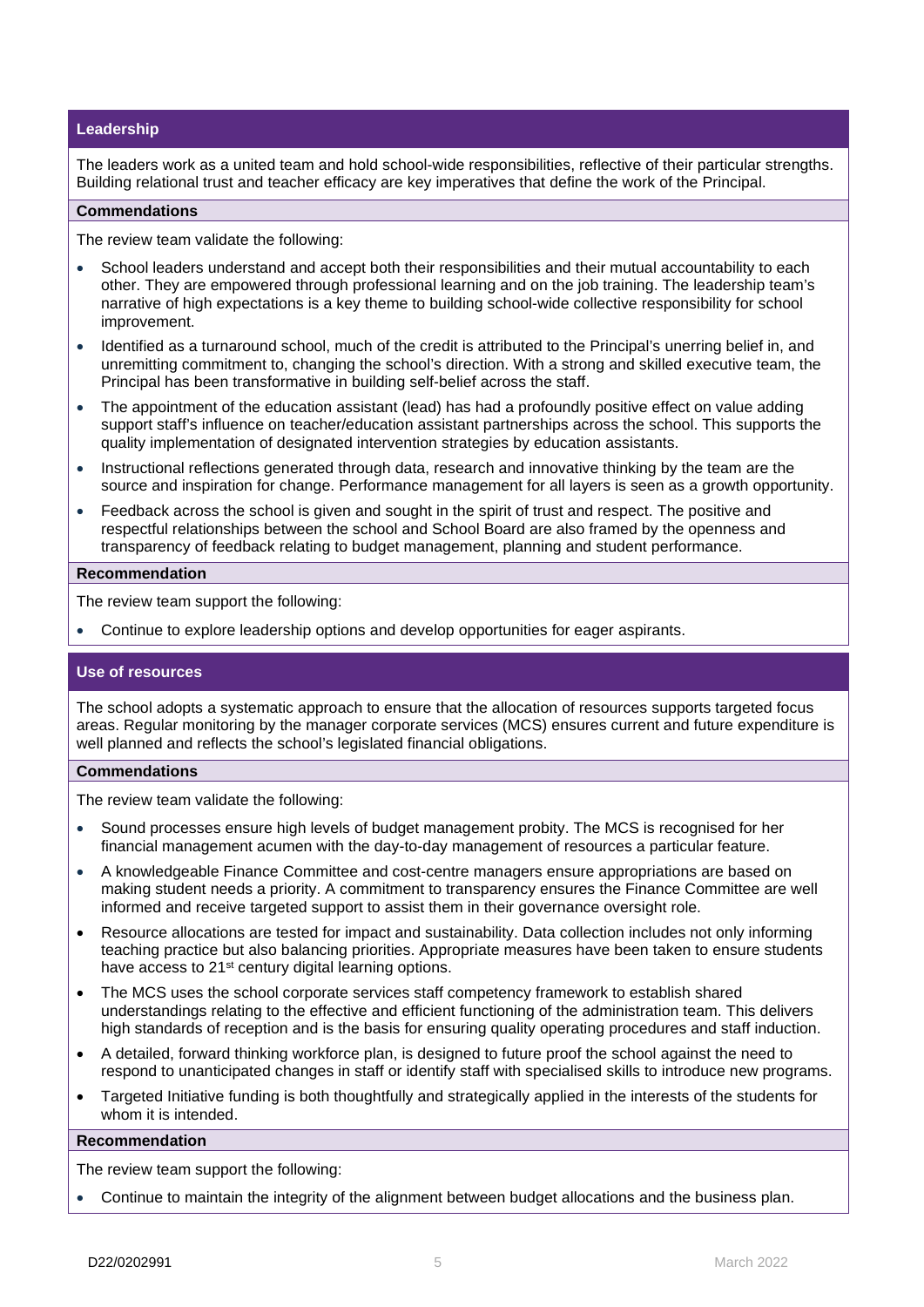#### **Teaching quality**

A school-wide focus on teaching and learning follows a deliberate emphasis on establishing a calm and orderly learning environment. Teaching practices are predicated on the firm belief that what happens in the classroom between teacher and student will have the greatest impact on student learning success.

#### **Commendations**

The review team validate the following:

- Authentic whole-school beliefs abound in all facets of curriculum delivery. The pedagogical framework is a living entity, bringing both clarity and consistency through a common language for all classroom activity.
- The impact of building a shared teaching and learning vision, underscored by genuine collaboration has seen a resetting of the belief staff have in themselves as a team and an authentic sense of collective accountability.
- Links to the Western Australian Curriculum are unambiguous. Curriculum planning is aligned to the 'plan, teach and assess' cycle, with data routinely collected to inform the next learning phase for individual and cohorts of students. Curriculum plans are audited for compliance and contextual relevance.
- The iSTAR**<sup>4</sup>** framework drives the design and structure of all lessons. Staff regularly undertake selfreflections augmented with planned peer observations, as part of their commitment to embedding low variance connected teaching practice across the school.
- Collaboration is viewed as a value adding and professionally enriching experience. Moderation is researchbased and conducted with the intention of lifting standards of student success and reinforcing the school's high expectations ethos.

#### **Recommendation**

The review team support the following:

• Maintain the intention of genuinely engaging families in their child's education.

#### **Student achievement and progress**

High expectations for staff and students form a key part of the leaders' narrative for improvement. The turnaround in the school's performance is proportionate to the staff's strong belief in their capacity to make a difference for all students.

#### **Commendations**

The review team validate the following:

- There is a heightened awareness of the empowering impact of using data to guide classroom practice. The fearless analysis and lines of interest complemented by the data collection hub, indicate a determined approach to establishing and maintaining positive student progress and achievement trends.
- A frank analysis of aspects of student achievement has led to an unambiguous determination to discover learning gaps and apply appropriate differentiated strategies for individual and cohort student groups.
- All education assistants play a crucial role in the development and administration of Individual Education Plans. Specialist team leaders apply similar teaching approaches and data collection processes to classroom teachers. The collaboration between the education assistant (lead) and curriculum leaders has had a positive impact on the quality of teacher support.
- It is an expectation that parents and carers will never be surprised when reading their child's Semester report. This starts with staff building strong communications with home, which are positively endorsed by parents.
- Students are encouraged to 'own' their learning journey by seeking feedback. This nurtures the school's intention of developing independent, self-directed learners who aspire to personal excellence.

#### **Recommendation**

The review team support the following:

• Maintain engagement with network schools to ensure quality moderation for specialist programs.